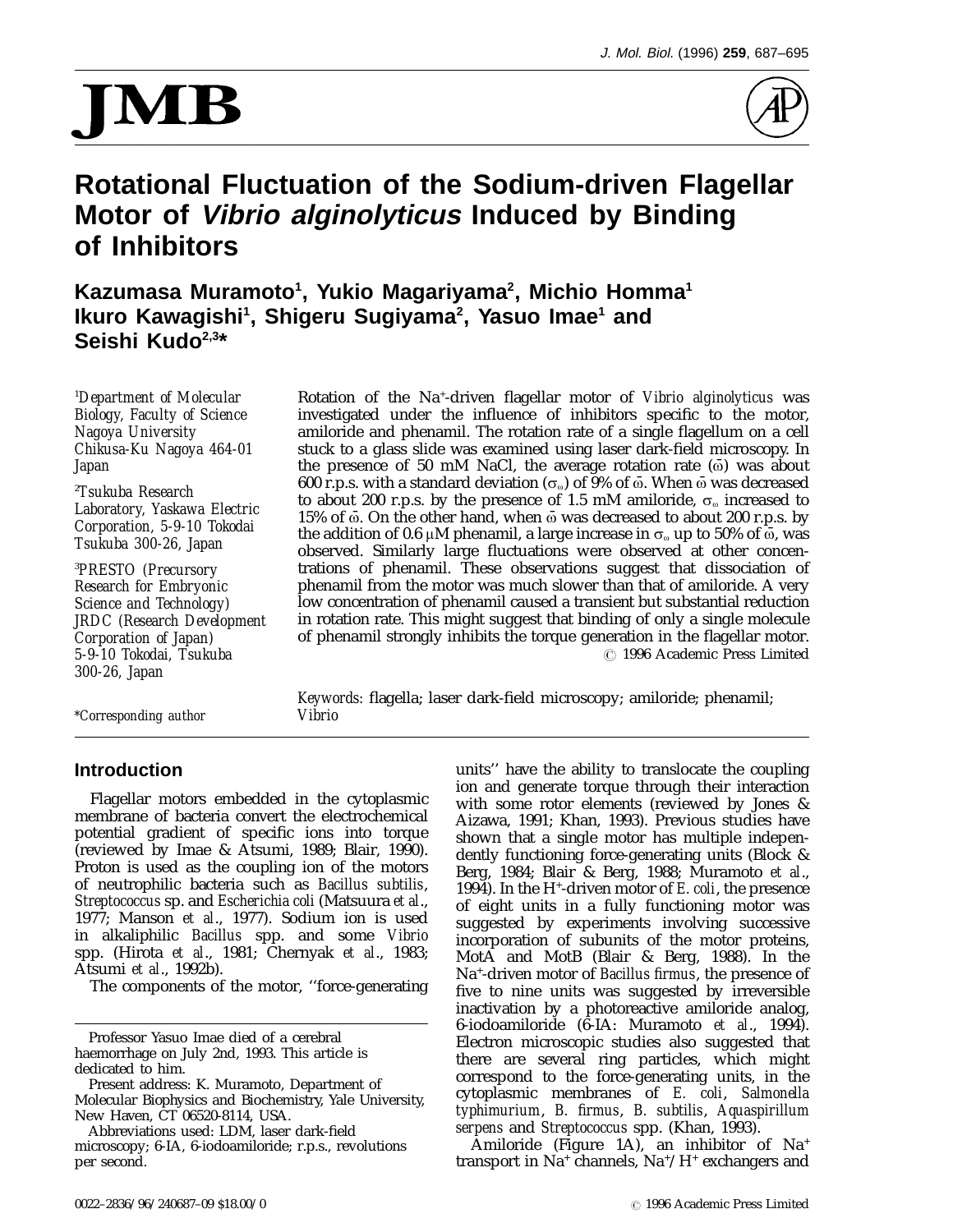

**Figure 1.** The structure of amiloride and phenamil. A, Amiloride. The values of  $IC_{50}$  of amiloride are 0.2  $\mu$ M for Na<sup>+</sup> channel, 84  $\mu$ M for Na<sup>+</sup>/H<sup>+</sup> exchange and 1100  $\mu$ M for Na+/Ca2+ exchange (Cragoe *et al*., 1992). B, Phenamil. One of the hydrogen atoms of the terminal amino groups of the guanidino moiety in amiloride is substituted by a phenyl group. The potencies of phenamil relative to amiloride are 17 for  $Na^+$  channel,  $\ll 0.1$  for  $Na^+/H^+$ exchange and 6 for Na+/Ca2+ exchange (Cragoe *et al*., 1992).

Na+ /Ca2+ exchangers (Kleyman & Cragoe, 1988; Cragoe *et al*., 1992), specifically and reversibly inhibits rotation of the Na+ -driven motors of alkaliphilic *Bacillus* spp. and *Vibrio* spp. (Sugiyama *et al*., 1988; Atsumi *et al*., 1992a,b; Kawagishi *et al*., 1995). Some amiloride analogs also inhibit the Na+ -driven motor (Sugiyama *et al*., 1988). Phenamil (Figure 1B), the most potent inhibitor known at present, completely inhibits the motility of *B. firmus* and *Vibrio alginolyticus* at a concentration of much less than 1 mM. Amiloride and 6-IA were suggested to interact with the Na+ -binding site at the external surface of the force-generating unit (Sugiyama *et al*., 1988; Atsumi *et al*., 1990; Muramoto *et al*., 1994), and thereby block the Na<sup>+</sup> influx. Analyses of the inhibitory mechanisms of these amiloride analogs should be useful in characterizing the coupling between ion translocation and force generation in the Na+ -driven motor.

Laser dark-field microscopy (LDM) has been developed to measure flagellar rotation with high temporal resolution (Kudo *et al*., 1990). In this method, the rotating flagellum is irradiated by a thin laser beam and the rotation rate is measured from the intensity change of the scattered light. Recently, we analyzed the Na+ -driven polar flagellar rotation of *V. alginolyticus* using LDM and found that the rotation rate was very fast, up to 1700 r.p.s. at 35°C (Magariyama *et al*., 1994). Rotational fluctuation was also examined, with results that suggested that the fluctuation was mainly caused by rotational Brownian motion (Muramoto *et al*., 1995). In other words, it appeared that the motor mechanism involved free diffusion.

In the present study, we have used LDM with high temporal resolution to measure flagellar

rotation of *V. alginolyticus* in the presence of amiloride and phenamil. We have found that phenamil causes very large fluctuations in rotation rate, distinct from those caused by rotational Brownian motion. The processes of association and dissociation of inhibitors at sites on the force-generating units were considered to play a major role in the fluctuation.

## **Results**

## **Changes in rotational fluctuation caused by inhibitors**

We examined the inhibitory effect of amiloride and phenamil on the Na+ -driven flagellar motor of *V. alginolyticus* using LDM. Figure 2A, C and E show the intensity change of the scattered light from the rotating flagellum. Figure 2B, D and F show the rotation rates  $(\omega)$  as a function of time and their histogram. Each value of  $\omega$  was determined as the reciprocal of the peak to peak interval of the intensity change (see equation (2)). Figure 2A and B show the flagellar rotation in the absence of inhibitors (in HG medium (pH 7.0) supplemented with 50 mM NaCl and 250 mM KCl). The flagellum rotated fast and smoothly. The average rotation rate  $\left(\overline{\omega}\right)$  for one second was about 600 r.p.s., and the standard deviation of  $\omega$  ( $\sigma_{\omega}$ ) was about 8% of  $\bar{\omega}$ .

When  $1.5 \text{ mM}$  of amiloride was added,  $\bar{\omega}$  decreased to about 200 r.p.s. (Figure 2C and D). The value of  $\sigma_{\omega}$  was about 10% of  $\bar{\omega}$ . When 0.6  $\mu$ M phenamil was added,  $\bar{\omega}$  decreased to about 200 r.p.s. (Figure 2E and F), and  $\sigma_{\omega}$  increased substantially. In Figure 2F, for example,  $\omega$  decreased rapidly and markedly from about 200 to 50 r.p.s. at 180 ms and increased from 50 to 200 r.p.s. at 250 ms. The value of  $\sigma_{\omega}$  for one second was about 43% of  $\bar{\omega}$ . This value was much larger than those in the absence of inhibitors or in the presence of amiloride.

Figure 3 shows the changes in  $\omega$  caused by phenamil for five consecutive seconds including the one second period shown in Figure 2F. A large fluctuation in  $\omega$  was seen in every period. The values of  $\bar{\omega}$  for each one second interval in Figure 3A to E were 229, 212, 148, 188 and 232 r.p.s.; and those of  $\sigma_{\omega}$  were 27, 27, 43, 35 and 32% of  $\bar{\omega}$ , respectively. These differences in  $\bar{\omega}$  and  $\sigma_{\omega}$  indicate that one second is rather short for statistical processing of the data. On the contrary, one second is sufficiently long for statistical processing for the inhibition by amiloride, because the values of  $\bar{\omega}$  and  $\sigma_{\omega}$  for any of the one second periods in the measurement were almost the same as those for the period shown in Figure 2D (data not shown). That is, the changes in  $\omega$  induced by phenamil occur more slowly than those induced by amiloride.

## **Rotational fluctuation as a function of the inhibitor concentration**

Figure 4 shows the effects of amiloride and phenamil on  $\bar{\omega}$  and  $\sigma_{\omega}/\bar{\omega}$  (for five seconds) as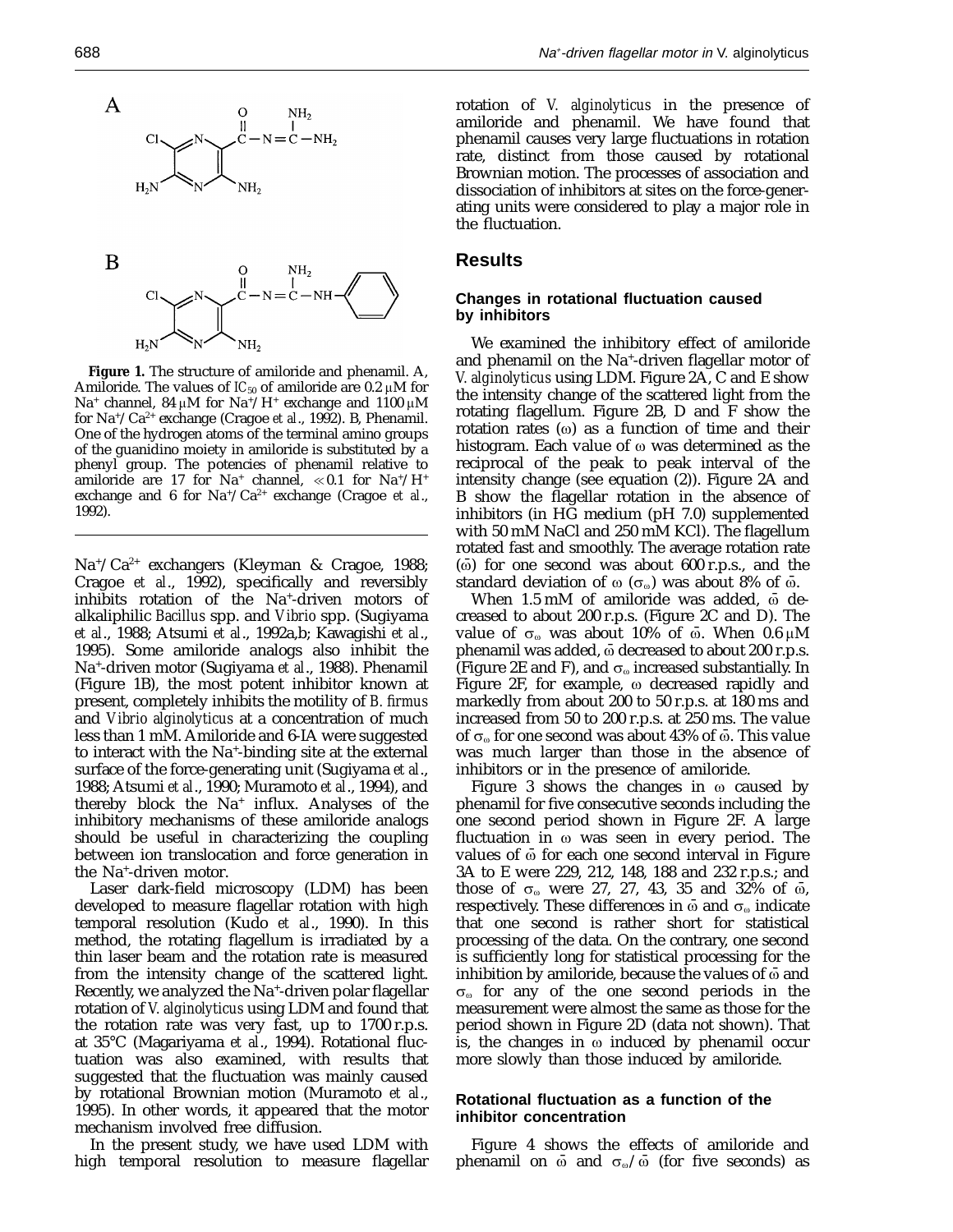

**Figure 2.** Change of rotation rate in the presence of amiloride and phenamil. YM3 cells were prepared in HG medium containing 50 mM NaCl and 250 mM KCl. A and B, In the absence of inhibitor; C and D, in the presence of 1.5 mM amiloride; E and F, in the presence of 0.6  $\mu$ M phenamil. The laser beam was focused on a single freely rotating flagellum on a cell whose body was stuck to a glass surface. A, C and E, The intensity changes of the scattered light from the rotating flagellum. B, D and F, The values of  $\omega$  over a one second interval and their histogram. The resolution was limited by the sampling interval of the light intensity change (200  $\mu$ s), and is seen as the discrete feature of obtained  $\omega$  values.

functions of their concentrations. As shown in Figure 4A,  $\ddot{\text{o}}$  monotonically decreased with increasing concentration of amiloride, with 2 mM amiloride causing more than a  $90\%$  decrease in  $\bar{\omega}$ . The value of  $IC_{50}$ , which is the concentration of an inhibitor required for decreasing  $\bar{\omega}$  by 50%, was estimated as about 1 mM for amiloride. The value of  $\sigma_{\omega}/\bar{\omega}$  was about 0.09 in the absence of amiloride, and only slightly increased with increasing concentration of amiloride (Figure 4B). Both  $\bar{\omega}$  and  $\sigma_{\omega}/\bar{\omega}$ varied rather widely from cell to cell, and the distributions seemed to be independent of the presence of the inhibitors.

In the case of phenamil (Figure 4C), the decrease in  $\ddot{\omega}$  with increasing concentration of the inhibitor was steeper than that seen with amiloride. Only  $2.5 \mu M$  phenamil was sufficient to cause more than a 90% decline of  $\bar{\omega}$ . The value of *IC*<sub>50</sub> of phenamil was estimated to be about 0.25  $\mu$ M, which was 4000 times smaller than that of amiloride. For swimming speed, similar values of *IC*<sub>50</sub> were obtained for both amiloride and phenamil (data not shown).

Phenamil also caused an increase in  $\sigma_{\omega}/\bar{\omega}$ . The values of  $\sigma_{\omega}/\bar{\omega}$  increased steeply from 0.09 to about 0.4 with increasing concentration of phenamil within the range 0 to  $1 \mu M$  (Figure 4D). Further addition of phenamil caused a gradual increase in  $\sigma_{\omega}/\bar{\omega}$ , reaching up to 0.6 in the presence of 5  $\mu$ M phenamil. Thus, the presence of phenamil caused a decrease in  $\bar{\omega}$  and an increase in the fluctuation in the rotation of flagellar motor, with the magnitude of the fluctuation depending on the concentration of phenamil.

The difference of fluctuation between amiloride and phenamil seems to be caused by a difference between the rates of association and/or dissociation of the inhibitors.

## **Rotational fluctuation after rapid application of the inhibitors**

To test whether the fluctuation in  $\omega$  directly reflected the association and dissociation of the inhibitor molecule to the motor, transient effects of the inhibitors on  $\omega$  were examined. A small amount of 3 mM amiloride or 10  $\mu$ M phenamil was rapidly applied to a stuck cell using a microinjector and the changes in  $\omega$  were measured.

Figure 5A shows the change in  $\omega$  upon applying amiloride. In the absence of amiloride, the flagellum rotated at about 420 r.p.s. Within one second after the application of amiloride, the value of  $\omega$  started to decrease, continued to decrease for about 200 ms, and reached a value of about 160 r.p.s. The fluctuation of flagellar rotation during the decreasing process and after reaching the lower level were almost the same as that at the initial level. The duration of the decrease in  $\omega$  probably corresponds to the period required for increasing the concentration of amiloride around the cell after the application. It should be noted that the inhibitor was estimated to arrive at the cell within 0.5 to one second after the injection.

When phenamil was applied (Figure 5B), a sudden decrease in  $\omega$  (to about 250 r.p.s. on average) was observed within one second after the appli-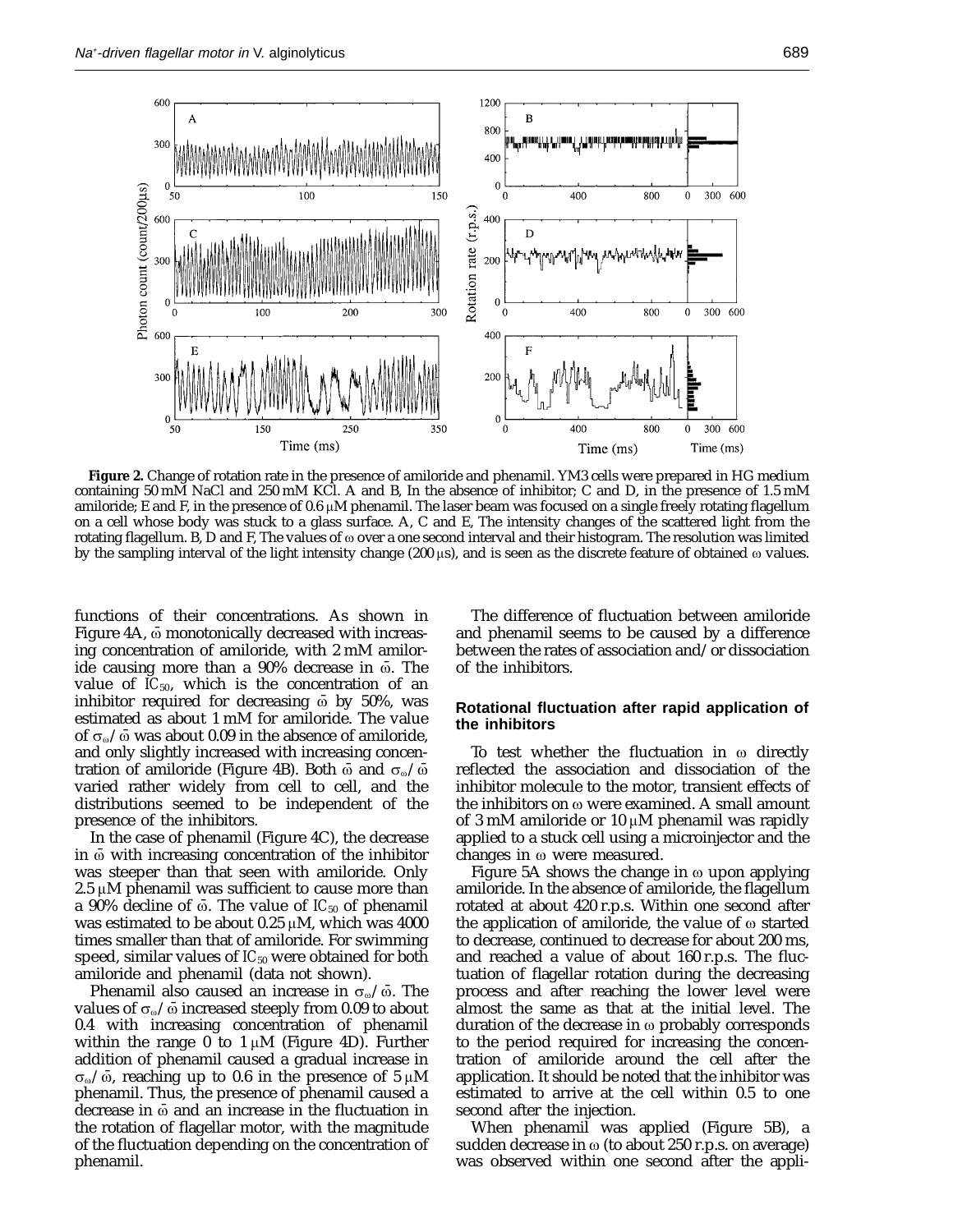

**Figure 3.** Rotation rate over an extended period in the presence of phenamil. Rotation rate changes for five consecutive seconds in the presence of  $0.6 \mu M$  of phenamil. The values of  $\bar{\omega}$  and  $\sigma_{\omega}$  for each second were: A, 229  $\pm$  62 r.p.s.; B, 212  $\pm$  57 r.p.s.; C, 148  $\pm$  63 r.p.s.; D, 188  $\pm$  65 r.p.s.; and E, 232  $\pm$  74 r.p.s.

cation. At the same time, the rotational fluctuation started to increase. This result suggests that the large fluctuation is due to the direct interaction between phenamil and the motor. Since the concentration of phenamil around the cell presumably increased gradually, as in the case of



**Figure 4.** Dependence of rotation rate and its fluctuation on amiloride and phenamil concentrations. The values of  $\bar{\omega}$  and  $\sigma_{\omega}/\bar{\omega}$  for five seconds are shown for several cells at each concentration of amiloride (A and B) and phenamil (C and D). Each point indicates the data obtained from an individual cell.



**Figure 5.** Transitional change of rotation rate upon rapid application of (A) 3 mM amiloride and (B) 10  $\mu$ M phenamil in HG medium by a microinjector.

amiloride, the large decrease in  $\omega$  and the increase in the fluctuation upon application of phenamil must have occurred at quite low concentrations. This interpretation is consistent with the steep decrease in  $\bar{\omega}$  and increase in  $\sigma_{\omega}/\bar{\omega}$  seen at low concentration of phenamil (Figure 4C and D).

Both with amiloride and with phenamil,  $\ddot{\omega}$  and the fluctuation completely recovered to the initial level after the inhibitors were removed (data not shown).

## **Rotational fluctuation at low concentration of inhibitor**

If a cell is placed in a very dilute solution of an inhibitor  $(\ll IC_{50})$ , so that there is only slight inhibition of flagellar rotation, it might be possible to observe events induced by a single inhibitor molecule. As shown in Figure  $6A$ ,  $\omega$  and its fluctuation in the presence of 0.2 mM amiloride (corresponding to 20% of  $IC_{50}$ ) were almost equal to those in the absence of amiloride (Figure 2B).

Figure 6B to D shows the changes in  $\omega$  in the presence of  $0.04 \mu M$  phenamil (corresponding to 16% of  $IC_{50}$ ). The values of  $\omega$  and its fluctuation were generally similar to those observed in the absence of inhibitors. However, rapid and large decreases in  $\omega$  with short duration (50 to 300 ms) were occasionally observed (Figure 6B, at 350 ms; C, at 700 ms; D, at 50, 500, and 800 ms). The durations of periods of decreasing  $\omega$  were different from one another and were considered to directly reflect the binding durations of phenamil to the motor. Their values suggest that dissociation of the inhibitor from the motor is slow.

Since the concentration of phenamil was very low and there were rather long periods in which  $\omega$  was not affected, the decreases in  $\omega$  in Figure 6B to D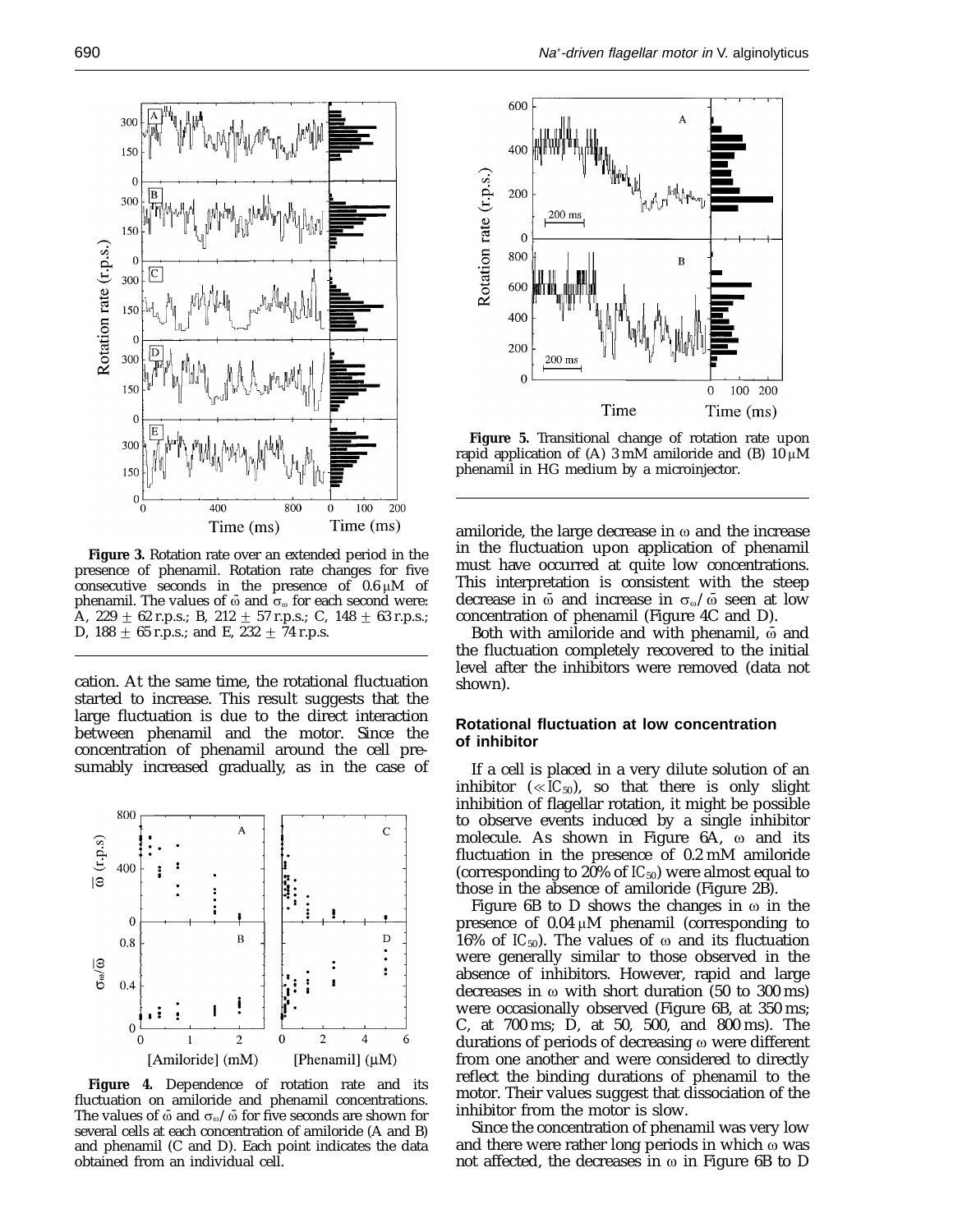

**Figure 6.** Changes of rotation rate in the presence of low concentration of amiloride and phenamil. Stuck YM3 cells were prepared in HG medium containing 50 mM NaCl, 250 mM KCl and 0.2 mM amiloride (A) or 0.04  $\mu$ M phenamil (B to D).

were considered to be induced by a single phenamil molecule. However, the decreases in  $\omega$  were unexpectedly large, frequently more than 70% (for example,  $\omega$  suddenly dropped from 450 r.p.s. to 150 r.p.s. at 350 ms in Figure 6B).

## **Cell growth in the presence of the inhibitor**

To preclude the possibility that the changes in rotation rate and its fluctuation are secondary effects of cell damage, we examined cell growth in the presence of phenamil. Although the motility of YM3 cells was completely inhibited by  $100 \mu M$ phenamil, cell growth was unaffected (data not shown). It has been reported that 2 mM amiloride, which almost completely inhibits the motility of *V. alginolyticus*, does not affect membrane potential and inhibits cell growth only slightly (Atsumi *et al*., 1992a). We conclude that, at the concentrations used, phenamil did not affect cellular physiology and amiloride did not severely affect it, and that the changes in  $\omega$  and its fluctuation were not secondary effects but the results of direct interaction of the inhibitors with the motor. The facts that the decreases in  $\omega$  were observed immediately after inhibitor addition (Figure 5) and that phenamil affected  $\omega$  even at very low concentrations (Figure 6) were consistent with the idea.

## **Computer simulation of the inhibition process**

To analyze the relation between the inhibition of the motor rotation and its fluctuation, we carried out



**Figure 7.** Examples of the results of the simulation. The simulations were carried out based on equations (5a) and (6) to (9) using the following parameters:  $N_u = 6$ (Muramoto *et al*., 1994), *f* = 2.2 × 10<sup>−</sup><sup>22</sup> Nms (Muramoto *et al.*, 1995), *T*<sub>0</sub> = 1.4 × 10<sup>-19</sup> Nm (Magariyama *et al.*, 1995); A to C,  $IC_{50} = 1.0 \times 10^{-3}$  M,  $k_{+} = 10^{8}$  M<sup>-1</sup> s<sup>-1</sup>,  $k_{-} = 10^{5}$  s<sup>-1</sup> and  $I = 1.6$  mM (corresponding to the inhibition by amiloride); D to F,  $IC_{50} = 2.5 \times 10^{-7}$  M,  $k_{+} = 10^{8}$  M<sup>-1</sup> s<sup>-1</sup>,  $k_{-} = 25$  s<sup>-1</sup> and  $I = 0.5 \mu M$  (corresponding to the inhibition by phenamil). Data were calculated for time intervals  $\Delta t$  of 1  $\mu$ s. The values of  $T_m(t)$  and cos  $\theta(t)$  averaged over 200 such intervals are shown. The values of  $\bar{\omega}(k)$  and  $\sigma_{\omega(k)}$  for one second were: A to C,  $300 \pm 14$  r.p.s.; D to F,  $258 \pm 113$  r.p.s.

computer simulation of the kinetics of inhibition of the motor (for details, see Materials and Methods). We made the following assumptions: (1) The motor has multiple force-generating units, each of which functions independently, and the torque generated by a motor is the sum of the torque generated by each unit (Block & Berg, 1984; Blair & Berg, 1988; Muramoto *et al*., 1994). (2) An inhibitor binds to a force-generating unit with intrinsic rate constants of association (*k*+) and dissociation (*k*−: Sugiyama *et al*., 1988; Atsumi *et al*., 1990, 1992b). (3) The force-generating unit bound by an inhibitor molecule generates no torque (Sugiyama *et al*., 1988; Atsumi *et al*., 1990, 1992b).

The simulation was carried out for several pairs of *k*<sup>+</sup> and *k*<sup>−</sup> values, which are related to each other through  $IC_{50}$  within the framework of the present model as follows:

$$
k_{-}=k_{+}IC_{50} \tag{1}
$$

For the inhibition by amiloride and phenamil,  $IC_{50}$ of 1 mM and  $0.25 \mu M$  were used, respectively.

Figure 7A to C shows an example of the calculated results of inhibition by amiloride  *mM,*  $k_{+} = 10^{8} \text{ M}^{-1} \text{ s}^{-1}$ ,  $k_{-} = 10^{5} \text{ s}^{-1}$ , and  $I = 1.6 \text{ mM}$ ). Both binding and release of amiloride occurred within much shorter times than the rotation period, which resulted in frequent changes of instantaneous torque,  $T_m(t)$  (Figure 7A). Consequently, the changes in  $T_m(t)$  were averaged in each revolution. That is, changes in  $\omega(k)$  determined from the peak intervals of  $cos\theta$  in Figure 7B were rather small (Figure 7C).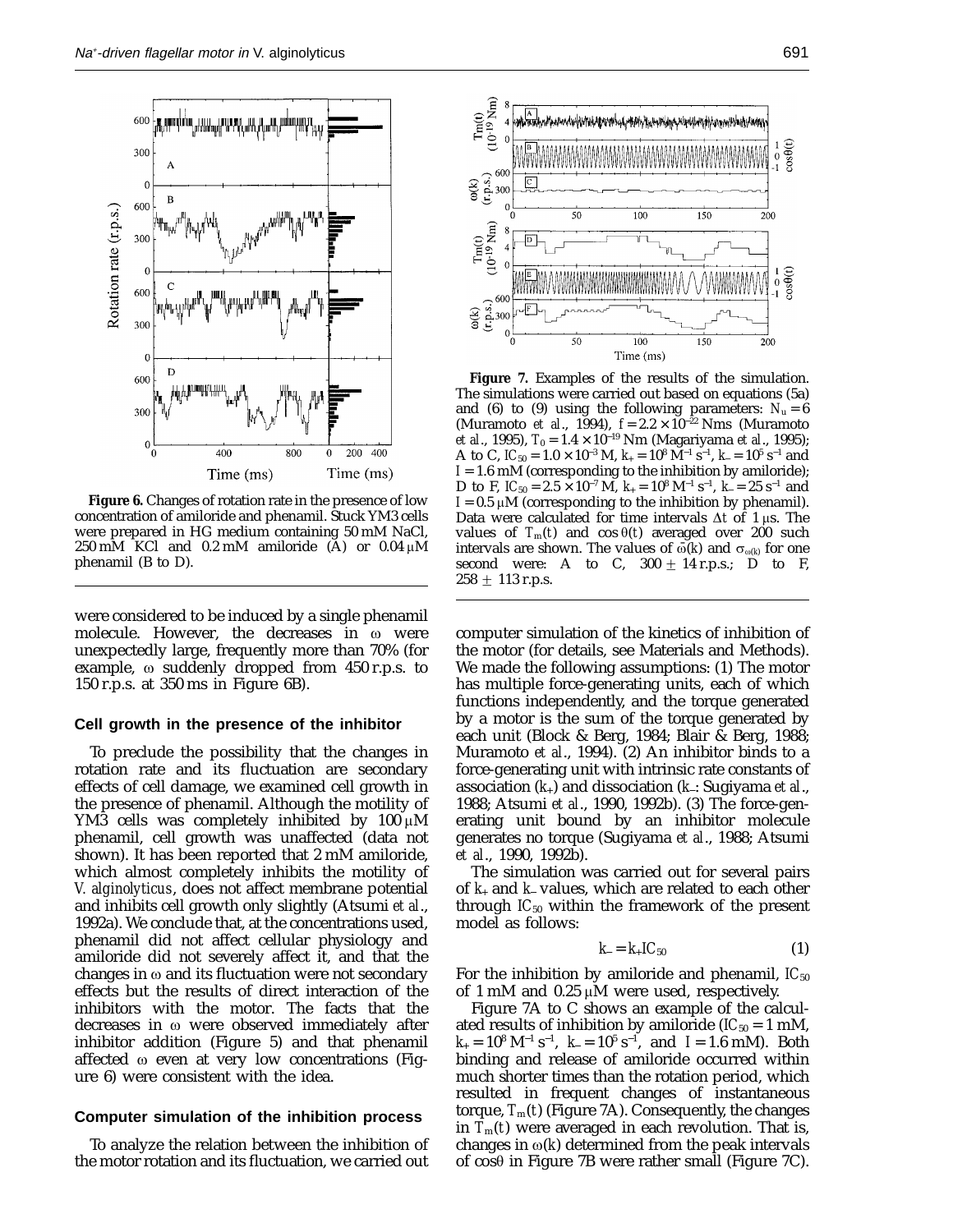as functions of inhibitor concentrations. Results of the simulation are summarized. Parameters used were: A and B,  $IC_{50} = 1.0 \times 10^{-3}$  M; open circle,  $k_{+} = 10^{7}$  M<sup>-1</sup> s<sup>-1</sup>, *k*<sub>−</sub> = 10<sup>4</sup> s<sup>−1</sup>, filled triangle, *k*<sub>+</sub> = 10<sup>8</sup> M<sup>−1</sup> s<sup>−1</sup>, *k*<sub>−</sub> = 10<sup>5</sup> s<sup>−1</sup>. C and D,  $IC_{50} = 2.5 \times 10^{-7}$  M; open circle,  $k_{+} = 10^{8}$  M<sup>-1</sup> s<sup>-1</sup>, *k*− = 25 s<sup>−1</sup>, filled triangle, *k*<sub>+</sub> = 10<sup>9</sup> M<sup>−1</sup> s<sup>−1</sup>, *k*− = 250 s<sup>−1</sup>. Values of  $\bar{\omega}$  and  $\sigma_{\omega}/\bar{\omega}$  were calculated for one second (A and B) and for five seconds (C and D).

Figure 7D to F shows calculated results for phenamil (*IC*<sub>50</sub> = 0.25 µM,  $k_{+} = 10^{8}$  M<sup>-1</sup> s<sup>-1</sup>,  $k_{-} = 25$  s<sup>-1</sup>, and  $I = 0.5 \mu M$ ). In this case, the frequency of binding and release of the inhibitor was much lower than that for amiloride (Figure 7D), and the change of  $T_m(t)$  appeared as a large fluctuation in  $\omega(\vec{k})$ (Figure 7F). The basic features of calculated changes of  $\omega(k)$  for amiloride and phenamil were consistent with those of the experimental results shown in Figure 2D and F.

As summarized in Figure 8, the results of simulation showed features of  $\bar{\omega}$  and  $\sigma_{\omega}/\bar{\omega}$ essentially similar to those obtained experimentally (Figure 4: for details, see Discussion). Since calculated values of  $\bar{\omega}$  were independent of the values of *k*<sup>+</sup> and *k*−, appropriate values of *k*<sup>+</sup> and *k*<sup>−</sup> were evaluated by comparing calculated values of  $\sigma_{\omega}/\bar{\omega}$  with the experimental ones. In the case of amiloride, appropriate values of *k*<sup>+</sup> and *k*<sup>−</sup> were estimated to be  $10^7$  to  $10^8$  M<sup>-1</sup> s<sup>-1</sup> and  $10^4$  to  $10^5$  s<sup>-1</sup>, respectively. In the case of phenamil, they were 108 to  $10^9 \rm \ M^{-1} \ s^{-1}$  and  $25$  to  $250 \ s^{-1}$ , respectively.

## **Discussion**

Here, we used LDM to examine the inhibition of the Na+ -driven motor in *V. alginolyticus* by amiloride and phenamil. The values of *IC*<sup>50</sup> of amiloride and phenamil were determined to be 1 mM and  $0.25 \mu M$ , respectively (Figure 4A and C), and so the potency of phenamil is 4000 times larger than that of amiloride. The fluctuation in rotation rate induced by phenamil was much larger than that induced by amiloride (Figure 4B and D). Much slower dissociation of phenamil than amiloride was suggested to cause the differences.

The effects of inhibitors on the motor rotation

were analyzed by a simple kinetic model. Results of computer simulation using this model could explain the essential features of the experimental results. Values of association and dissociation constants of inhibitors to the motor were estimated as:  $k_{+} = 10^{7}$  to  $10^8$  M<sup>-1</sup> s<sup>-1</sup> and *k*− = 10<sup>4</sup> to 10<sup>5</sup> s<sup>-1</sup> for amiloride; and  $k_{+} = 10^{8}$  to  $10^{9}$  M<sup>-1</sup> s<sup>-1</sup> and  $k = 25$  to  $250$  s<sup>-1</sup> for phenamil, respectively. The smaller  $IC_{50}$  value for phenamil was reflected as a smaller *k*<sup>−</sup> value, i.e. slower dissociation, compared with that for amiloride. With millisecond temporal resolution of LDM, the dissociation of phenamil was slow enough that it could be observed, whereas that of amiloride could not.

The simulation did not include the effects of other fluctuations observed in the absence of inhibitors, which are thought to be caused mainly by rotational Brownian motion of the flagellar filament (Muramoto *et al*., 1995). In the case of amiloride, the experimental values of  $\sigma_{\omega}/\bar{\omega}$  were two to four times larger than the calculated one and slightly increased with increasing inhibitor concentration, while the calculated values remained almost constant (Figures 4B and 8B). If the contribution of the Brownian motion together with the instrumental uncertainty (Muramoto *et al*., 1995) are added to the calculated  $\sigma_{\omega}/\bar{\omega}$ , the magnitude and slight increase of  $\sigma_{\omega}/\bar{\omega}$  obtained experimentally can be well explained. In the case of phenamil, the magnitude of fluctuation induced by the inhibitor is sufficiently large that the contribution of other fluctuations can be neglected in the present analysis.

Although the basic features of the experimental results could be explained by the present model, the detailed dependence of  $\sigma_{\omega}/\bar{\omega}$  on the concentration of phenamil is different between Figures 4D and 8D. Furthermore, in the presence of low concentrations of phenamil, the rotation rate slowed remarkably (Figure 6). The binding of a single phenamil molecule might decrease  $\omega$  much more than is predicted by the model, or it might be necessary to consider co-operative interaction between phenamil and the motor. In the former case, binding of phenamil to a force-generating unit may cause a block of the  $Na<sup>+</sup>$  influx through the unit and other effects, such as inactivation of other units or additional drag torque in the motor. If inactivation of other units occurs, the large slowdown at low concentrations of phenamil would be observed also under high-load conditions. On the contrary, if phenamil induces only the additional drag torque in the motor, the large slowdown would not be observed under such conditions, because  $\omega$ is mainly determined by the larger external drag torque. Hence analysis of the slowdown under high-load conditions, e.g., observation of tetheredcell rotation with high temporal resolution, is desired to further understand the inhibitory mechanism of phenamil.

In a previous study, we used the photoreactive amiloride analog, 6-IA, to successively inactivate the force-generating units of the Na+ -driven motor in

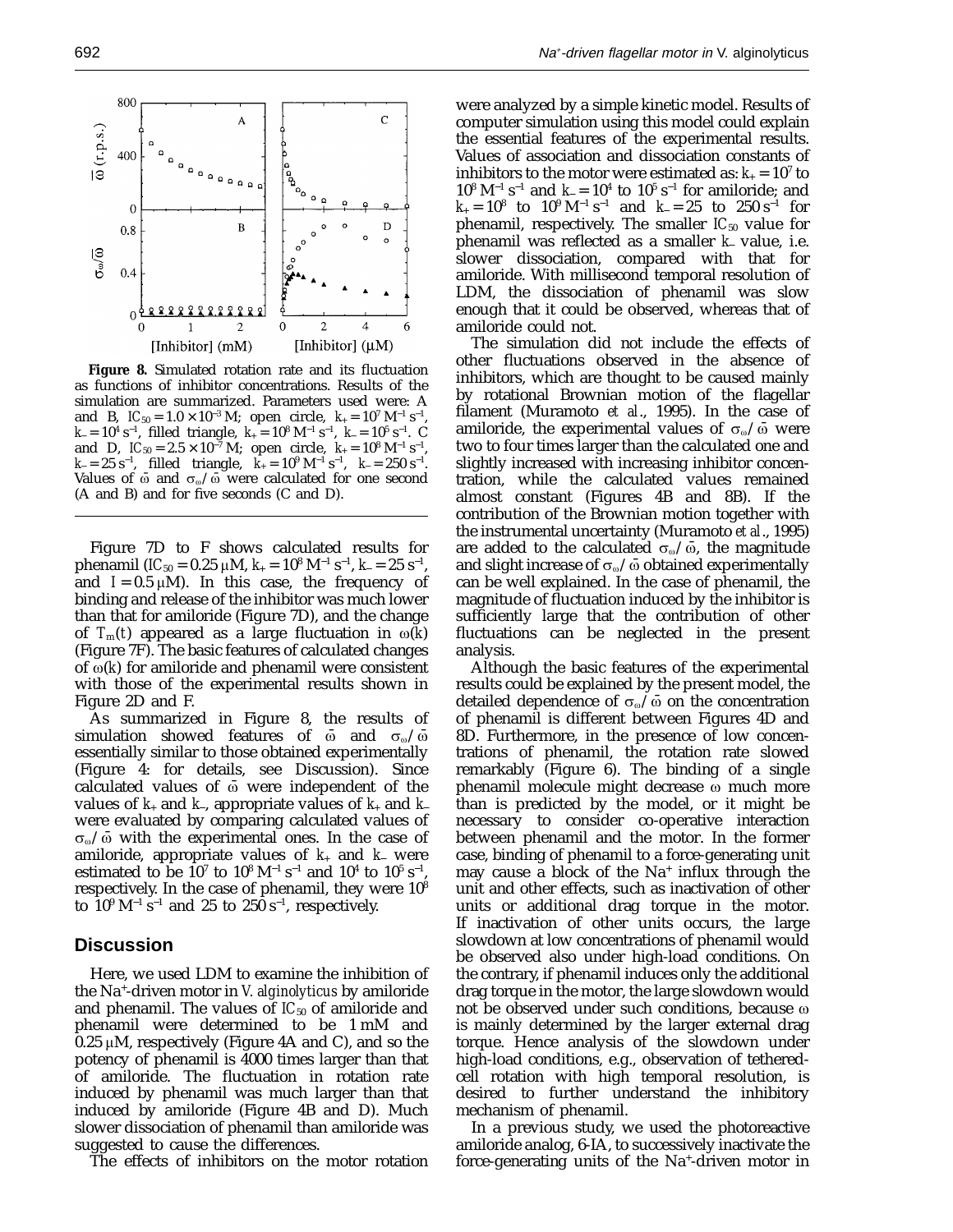*B. firmus* (Muramoto *et al*., 1994). Without UV irradiation, the inhibitory effect of 6-IA was similar to that of amiloride. Photoactivation of 6-IA caused an irreversible and stepwise decrease of the rotation rate of tethered cells. In this case, the sizes of speed drops were roughly equal in each step and the number of steps was estimated to be from five to nine. These results suggest that irreversible binding of 6-IA merely causes a block of the Na+ influx through the unit or the increase in drag caused by binding of 6-IA, if any, is much smaller than the drag on the rotating cell body.

The features of rotational fluctuation induced by amiloride and phenamil were remarkably different. The estimated dissociation constants had different orders of magnitude. Phenamil is more hydrophobic than amiloride, and hence might strongly interact with the hydrophobic region in the force-generating unit, or more easily permeate through the cytoplasmic membrane and interact with internal Na+ -binding sites of the force-generating units, which were suggested by Yoshida *et al*. (1990). Previous studies reported that the inhibition by amiloride is competitive with external  $Na^+$ , while inhibition by phenamil is non-competitive phenamil is non-competitive (Sugiyama *et al*., 1988; Atsumi *et al*., 1990). The interaction between amiloride analogs and proteins, such as various Na+ -transporters and anti-amiloride antibody, has been studied (Cragoe *et al*., 1992; Lin *et al*., 1994). Negulyaev and Vedernikova (1994) showed, by using single patch measurements, that the blocking mechanisms of amiloride and its derivative ethylisopropilamiloride are different. The Na<sup>+</sup> channels in epithelial cells have been proposed to have one or more drug-binding sites (Lane *et al*., 1991).

Recently, in *V. parahaemolyticus*, two genes encoding components of the polar flagellar motor, which might be the force-generating unit, have been identified (McCarter 1994a, 1994b). In *V. alginolyticus*, a procedure for electroporation was established (Kawagishi *et al*., 1994), and genes for motility have been cloned (Okunishi *et al*., 1996). Because amiloride and phenamil inhibited the motor rotation in distinct manners, it might be possible to isolate the mutants whose sensitivities to amiloride and phenamil are different. The analyses of such mutants would provide important clues to the identification and characterization of the proteins that play important roles in the force-generating units, and hence the force-generation mechanism of the flagellar motor.

## **Materials and Methods**

### **Bacterial strain and media**

A smooth-swimming mutant of *V. alginolyticus*, YM3, was used (Muramoto *et al*., 1995). Heart Infusion (HI) broth contained 25 g of heart infusion broth (Difco) and 15 g of NaCl per liter of distilled water. HG medium contained 50 mM Hepes-KOH (pH 7.0), 5 mM glucose and 5 mM MgCl<sub>2</sub>. Amiloride (Sigma Chemical Co.,

## **Preparation of stuck cells and measurement of rotation rate of a single flagellum**

YM3 cells were grown at 30°C with shaking in HI broth and harvested during the late logarithmic phase of growth. Cells from 1 ml of culture were washed by centrifugation in HG medium supplemented with 50 mM NaCl and 250 mM KCl, and resuspended in 5 ml of the same medium.

''Stuck cells'' whose bodies were fixed to a glass surface and whose flagella rotated freely were prepared as described (Muramoto *et al*., 1995). Rotation rate of a single flagellum on a cell attached to the coverslip was measured by LDM according to Kudo *et al*. (1990) and Muramoto *et al.* (1995). The rotation period  $(\tau(k))$  for the *k*th revolution was determined from the peak to peak interval of the LDM data, and the rotation rate  $(\omega(k))$  for the *k*th revolution was calculated as:

$$
\omega(k) = \frac{1}{\tau(k)}\tag{2}
$$

All measurements were made at room temperature.

### **Analysis of rotational fluctuation**

The statistical values used in this study were calculated as follows:

$$
\bar{\omega} = \frac{\sum_{k=1}^{N} \omega(k)\tau(k)}{\sum_{k=1}^{N} \tau(k)} = \frac{N}{t_0}
$$
 (3)

$$
\sigma_{\omega} = \sqrt{\frac{\sum\limits_{k=1}^{N} {\{\omega(k) - \bar{\omega}\}^2 \tau(k)} }{\sum\limits_{k=1}^{N} \tau(k)} } = \sqrt{\frac{\sum\limits_{k=1}^{N} {\omega(k)} }{t_0} - \bar{\omega}^2}
$$
 (4)

Here,  $t_0$  is the duration of the measurement,  $\bar{\omega}$  is the average of the rotation rate  $(\omega)$  for the duration,  $N$  is the total number of revolutions, and  $\sigma_{\omega}$  is the standard deviation of  $\omega$ .

## **Rapid application of inhibitor around a cell**

Stuck YM3 cells were prepared in HG medium containing 50 mM NaCl and 250 mM KCl. A thin glass capillary was filled with the same medium supplemented with 3 mM amiloride or 10  $\mu$ M phenamil. The capillary was inserted into the space between the glass slide and the cover slip, where the stuck cell was prepared. The capillary was placed with its tip near the stuck cell, on the side opposite from the flagellum, and was oriented parallel with the flagellum. The inhibitor was flushed toward the stuck cell with a microinjector (CIJ-1; Shimadzu, Tokyo, Japan). The HG medium around the cell was flowed slowly parallel with the direction of injection during the measurement.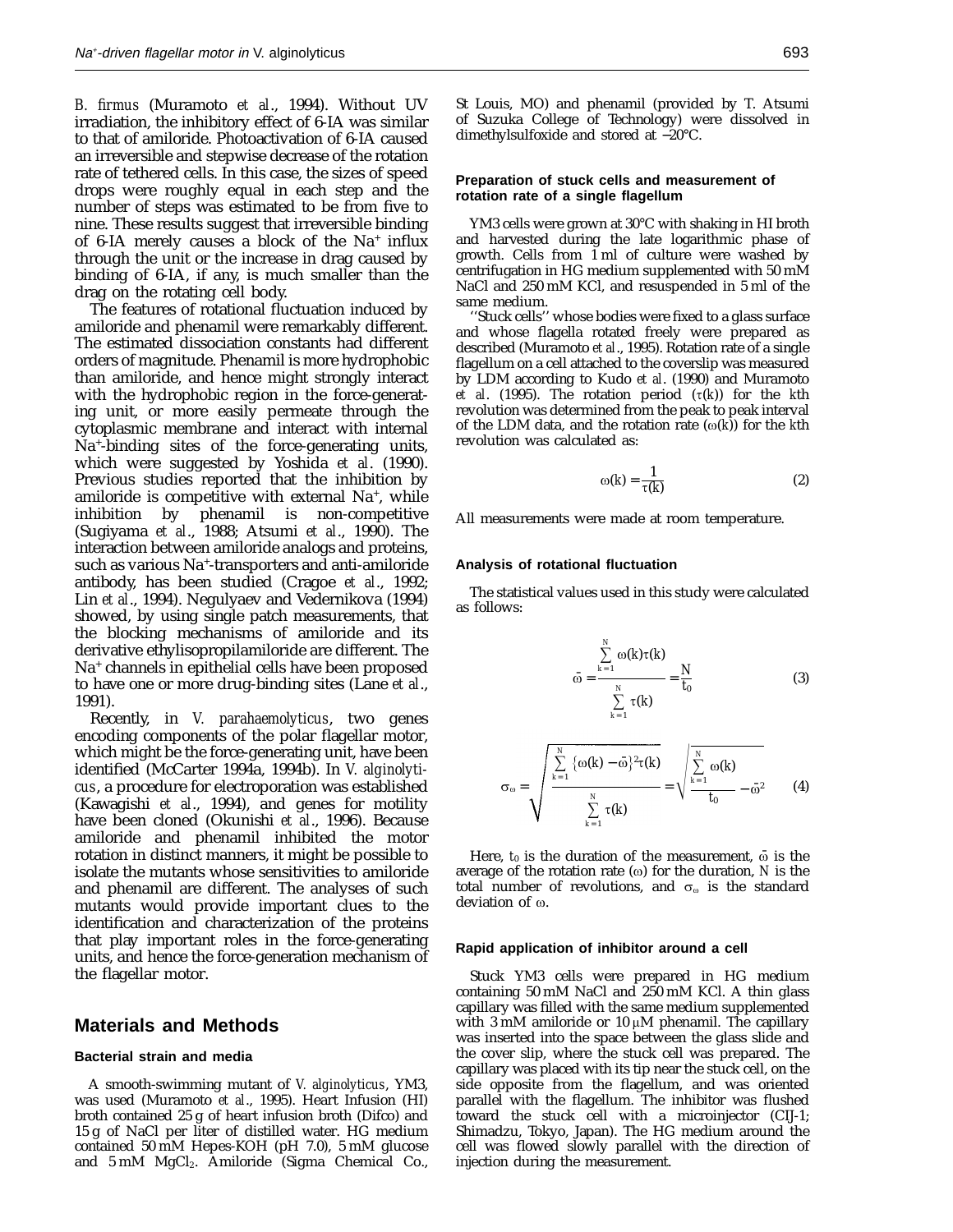#### **Computer simulation of the inhibition of the motor**

We assumed that the motor has independently functioning force-generating units, each of which is inactivated by binding of inhibitors. The torque generated by the motor at time  $t$ ,  $T_m(t)$ , is given by summing the torque generated by each unit as follows:

$$
T_{\rm m}(t) = \{N_{\rm u} - n_{\rm u}(t)\} T_0 \tag{5a}
$$

Here,  $N_u$  is total number of the force-generating units in a motor,  $n_u(t)$  is the number of the inactivated force-generating units at time  $t$ , and  $T_0$  is the torque generated by a functioning unit. In equation (5a), torque generated by the motor was assumed to be independent of the rotation rate (Washizu *et al*., 1993; Berg & Turner, 1993). It should be noted that other experiments indicated the torque to linearly decrease with the rotation rate (Lowe *et al*., 1987; Iwazawa *et al*., 1993). The motor torque is expressed as:

$$
T_{\rm m}(t) = \{N_{\rm u} - n_{\rm u}(t)\} T_0 - \frac{T_0}{\omega_0} \omega \tag{5b}
$$

Here  $T_0$  is the zero-rotation-rate torque generated by a functioning unit and  $\omega_0$  is the zero-torque rotation rate. However, the results of simulation using equation (5b) is essentially equivalent to those using equation (5a). Hence we adopted simpler torque characteristic (equation (5a)) in the present study.

To determine the value of  $n_u(t)$  of equation (5a) in the simulation, we considered the transition probabilities for a force-generating unit from active to inactive state  $(P_+)$ and inactive to active state  $(P_$ ) in  $\Delta t$ :

$$
P_+ = k_+ I \Delta t \tag{6}
$$

$$
P_{-} = k_{\Delta} t \tag{7}
$$

Here, *I* is a concentration of an inhibitor in the medium, and *k+* and *k*<sup>−</sup> are rate constants of association and dissociation of inhibitors to the force-generating units, respectively. In the simulation, a random number from 0 to 1 was generated by a computer for each force-generating unit. If a force-generating unit was active and the random number was smaller than  $P_{+}$ , the state of the unit was changed from active to inactive. On the contrary, if a unit was inactive and the number was smaller than *P*−, the state was changed from inactive to active. The value of  $n_{\rm u}(t)$  was determined as the resultant number of inactive units. The value was determined on every time-step  $\Delta t$ , where the value of  $\Delta t$  was set as 10<sup>-6</sup> second.

The rotation angle of the motor at time  $t$ ,  $\theta(t)$ , and the average rotation rate for the  $k$ th revolution,  $\omega(k)$ , are given by the following equations:

$$
\theta(t + \Delta t) = \theta(t) + \frac{T_{\text{m}}(t)}{f} \Delta t \tag{8}
$$

$$
\omega(k) = \frac{1}{t_{\theta = 2k\pi} - t_{\theta = 2(k-1)\pi}}
$$
(9)

Here, *f* is the rotational frictional drag coefficient of the flagellar filament (Holwill & Burge, 1963; Magariyama *et al.*, 1995), and  $t_{\theta=2k\pi}$  is time when  $\theta(t)$  is  $2k\pi$  (see Figure 7).

## **Acknowledgements**

We thank F. Oosawa and H. Hotani for support and discussion, T. Atsumi for providing reagent, and R. M. Macnab for critical reading of the manuscript. This work was partly supported by grants-in-aid for scientific researches (to K.M., I.K., and M.H.) from the Ministry of Education, Science and Culture of Japan.

## **References**

- Atsumi, T., Sugiyama, S., Cragoe, E. J., Jr & Imae, Y. (1990). Specific inhibition of the Na+-driven flagellar motors of alkalophilic *Bacillus* strains by the amiloride analog phenamil. *J. Bacteriol.* **172**, 1634– 1639.
- Atsumi, T., Maekawa, Y., Tokuda, H. & Imae, Y. (1992a). Amiloride at pH 7.0 inhibits the Na<sup>+</sup>-driven flagellar motors of *Vibrio alginolyticus* but allows the cell growth. *FEBS Letters*, **314**, 114–116.
- Atsumi, T., McCarter, L. & Imae, Y. (1992b). Polar and lateral flagellar motors of marine *Vibrio* are driven by different ion-motive forces. *Nature*, **355**, 182–184.
- Berg, H. C. & Turner, L. (1993). Torque generated by the flagellar motor of *Escherichia coli*. *Biophys. J.* **65**, 2201–2216.
- Blair, D. F. & Berg, H. C. (1988). Restoration of torque in defective flagellar motors. *Science*, **242**, 1678–1681.
- Blair, D. F. (1990). The bacterial flagellar motor. *Semi. Cell Biol.* **1**, 75–85.
- Block, S. M. & Berg, H. C. (1984). Successive incorporation of force-generating units in the bacterial rotary motor. *Nature*, **309**, 470–472.
- Chernyak, B. V., Dibrov, P. A., Glagolev, A. N., Sherman, M. Yu. & Skulachev, V. P. (1983). A novel type of energetics in a marine alkali-tolerant bacterium.  $\Delta \tilde{\mu} N a^+$ -driven motility and sodium cycle. FEBS *Letters*, **164**, 38–42.
- Cragoe, E. J., Jr, Kleyman, T. R. & Simchowitz, L. (1992). *Amiloride and its Analogs. Unique Cation Transport Inhibitors*, VCH Publishers, Inc., New York.
- Hirota, N., Kitada, M. & Imae, Y. (1981). Flagellar motors of alkalophilic *Bacillus* are powered by an electrochemical potential gradient of Na+. *FEBS Letters*, **132**, 278–280.
- Holwill, M. E. J. & Burge, R. E. (1963). A hydrodynamic study of the motility of flagellated bacteria. *Arch. Biochem. Biophys.* **101**, 249–260.
- Imae, Y. & Atsumi, T. (1989). Na+-driven bacterial flagellar motors. *J. Bioenerg. Biomembr.* **21**, 705–716.
- Iwazawa, J., Imae, Y. & Kobayashi, S. (1993). Study of the torque of the bacterial flagellar motor using a rotating electric field. *Biophys. J.* **64**, 925–933.
- Jones, C. J. & Aizawa, S.-I. (1991). The bacterial flagellum and flagellar motor: structure, assembly and function. *Advan. Microb. Phys.* **32**, 110–172.
- Kawagishi, I., Okunishi, I., Homma, M. & Imae, Y. (1994). Removal of the periplasmic DNase before electroporation enhances efficiency of transformation in the marine bacterium *Vibrio alginolyticus*. *Microbiology*, **140**, 2355–2361.
- Kawagishi, I., Maekawa, Y., Atsumi, T., Homma, M. & Imae, Y. (1995). Isolation of the polar and lateral flagellum-defective mutants in *Vibrio alginolyticus* and identification of their flagellar driving energy sources. *J. Bacteriol.* **177**, 5158–5160.
- Khan, S. (1993). Gene to ultrastructure: the case of the flagellar basal body. *J. Bacteriol.* **175**, 2169-2174.
- Kleyman, T. R. & Cragoe, E. J., Jr (1988). Amiloride and its analogs as tool in the study of ion transport. *J. Membr. Biol.* **105**, 1–21.
- Kudo, S., Magariyama, Y. & Aizawa, S.-I. (1990). Abrupt changes in flagellar rotation observed by laser dark-field microscopy. *Nature*, **346**, 677–680.